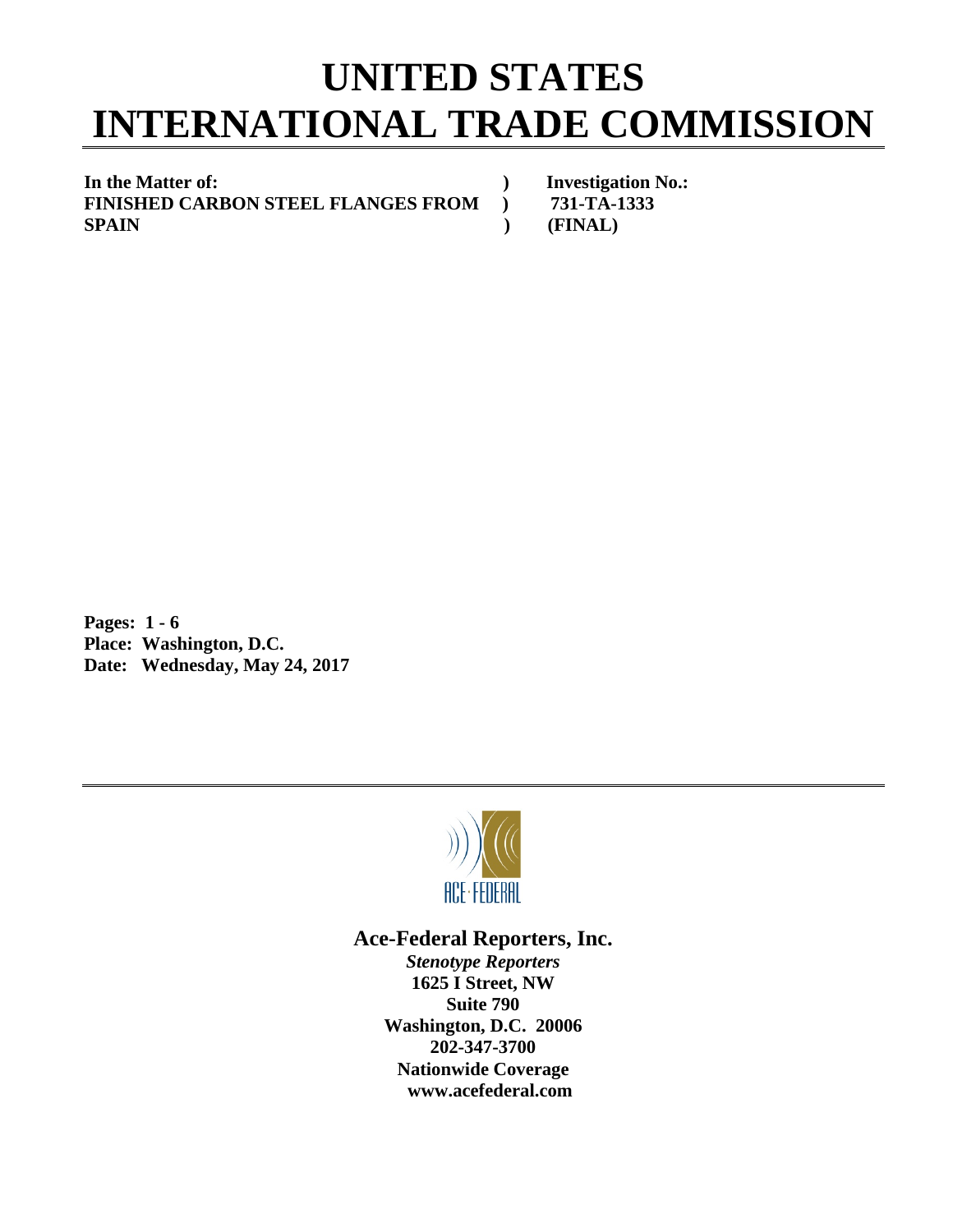1 THE UNITED STATES INTERNATIONAL TRADE COMMISSION 2 3 In the Matter of: ) Investigation No.: 4 FINISHED CARBON ) 731-TA-1333 5 STEEL FLANGES FROM ) (Final) 6 SPAIN ) 7 8 Wednesday, May 24, 2017 9 Main Hearing Room (Room 101) 10 U.S. International 11 Trade Commission 12 500 E Street, S.W. 13 Washington, D.C. 14 The meeting, commenced, pursuant to notice, at 15 11:00 a.m., before the Commissioners of the United States 16 International Trade Commission, the Honorable Chairman 17 Rhonda K. Schmidtlein, presiding. 18 APPEARANCES: 19 On behalf of the International Trade Commission: 20 Commissioners: 21 RHONDA K. SCHMIDTLEIN, COMMISSIONER 22 DAVID S. JOHANSON, VICE CHAIRMAN 23 IRVING A. WILLIAMSON, CHAIRMAN (via telephone) 24 MEREDITH M. BROADBENT, COMMISSIONER (via 25 telephone )

> Ace-Federal Reporters, Inc. 202-347-3700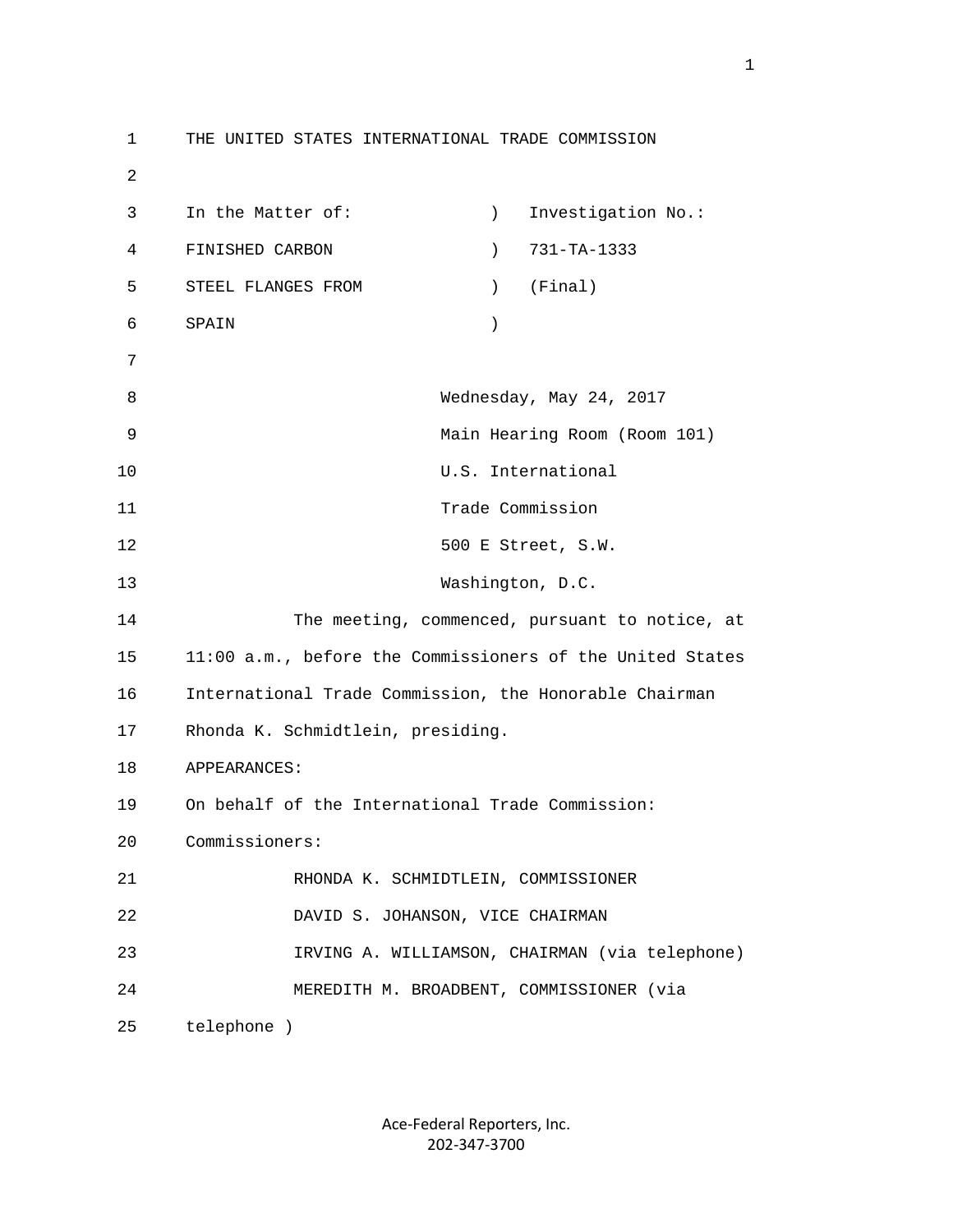1 APPEARANCES (Continued)

2 Staff:

| 3              |                        | DOUGLAS CORKRAN, SUPERVISORY INVESTIGATOR   |
|----------------|------------------------|---------------------------------------------|
| $\overline{4}$ |                        | ANDREW DUSHKES, INVESTIGATOR                |
| 5              |                        | COURTNEY MCNAMARA, ATTORNEY/ADVISOR         |
| 6              |                        | CRAIG THOMSEN, INTERNATIONAL ECONOMIST      |
| 7              |                        | DAVID GUBERMAN, INTERNATIONAL TRADE         |
| 8              | ANALYST                |                                             |
| 9              |                        | DAVID BOYLAND, ACCOUNTANT/AUDITOR           |
| 10             |                        |                                             |
| 11             |                        | WILLIAM R. BISHOP, SUPERVISORY HEARINGS AND |
|                | 12 INFORMATION OFFICER |                                             |
| 13             |                        |                                             |
| 14             |                        |                                             |
| 15             |                        |                                             |
| 16             |                        |                                             |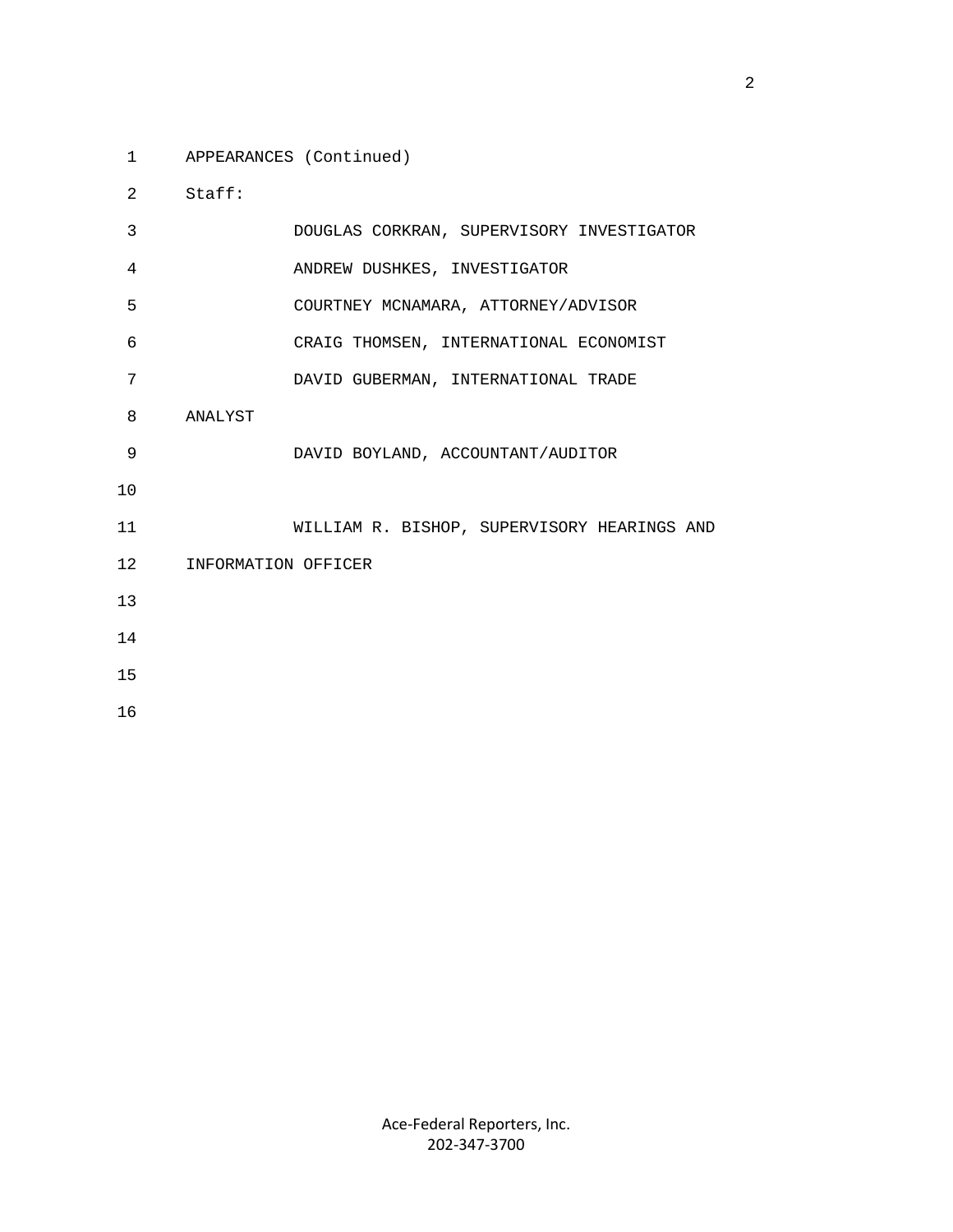| 1  | PROCEEDINGS                                                  |
|----|--------------------------------------------------------------|
| 2  | (11:00 a.m.)                                                 |
| 3  | This<br>CHAIRMAN SCHMIDTLEIN: Good morning.                  |
| 4  | meeting of the U.S. International Trade Commission will now  |
| 5  | come to order.                                               |
| 6  | Welcome to Commissioners Williamson and Broadbent            |
| 7  | who are participating by telephone.                          |
| 8  | Good morning.<br>COMMISSIONER WILLIAMSON:                    |
| 9  | Good morning.<br>COMMISSIONER BROADBENT:                     |
| 10 | CHAIRMAN SCHMIDTLEIN: Good morning.                          |
| 11 | So before I go any further, I want to introduce              |
| 12 | my eight year old daughter, Anna, who is not in school today |
| 13 | because it's Parent-Teacher Conference Day. And so she came  |
| 14 | down to see what exactly her mom does.                       |
| 15 | (Laughter.)                                                  |
| 16 | COMMISSIONER SCHMIDTLEIN: I understand that                  |
| 17 | there are no agendas for future meetings, minutes,           |
| 18 | ratification lists, or outstanding action jackets to         |
| 19 | consider.                                                    |
| 20 | Next we turn to the vote in Investigation Number             |
| 21 | 731-TA-1333, final, Finished Carbon Steel Flanges from       |
| 22 | Spain.                                                       |
| 23 | Welcome to Mr. Corkran and the staff who                     |
| 24 | participated in this investigation.                          |
| 25 | Are there any questions for the staff?                       |

Ace-Federal Reporters, Inc. 202-347-3700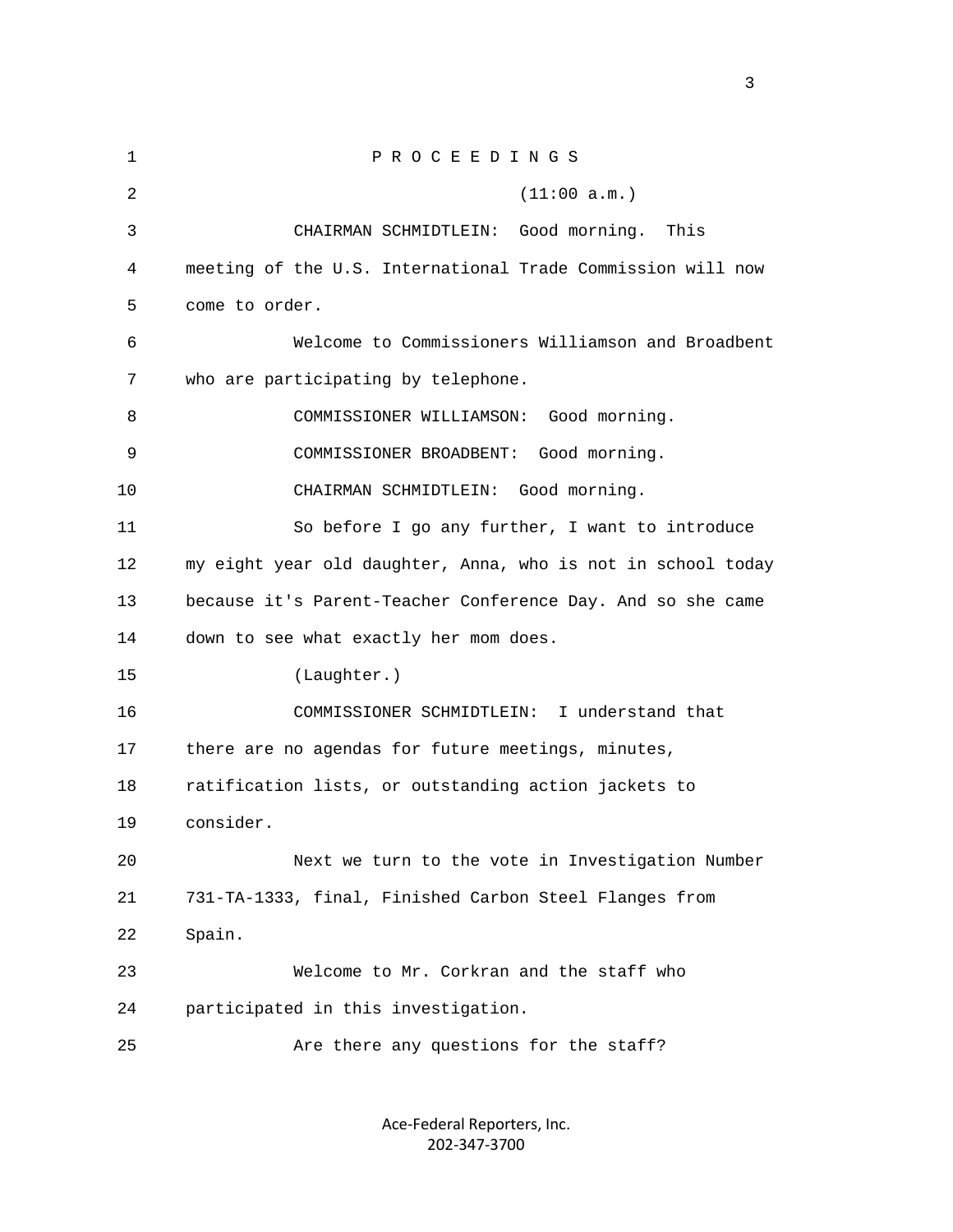1 (No response.) 2 CHAIRMAN SCHMIDTLEIN: Are there any additions or 3 corrections to the staff report? 4 MR. CORKRAN: Douglas Corkran, Office of 5 Investigations, thank you Chairman Schmidtlein, staff has no 6 additions or corrections to the staff report. 7 CHAIRMAN SCHMIDTLEIN: Is there any objection to 8 the approval of the staff report? 9 (No response.) 10 CHAIRMAN SCHMIDTLEIN: Hearing none it is 11 approved. 12 Mr. Secretary, will you please call the roll? 13 MR. BISHOP: Commissioner Williamson? 14 COMMISSIONER WILLIAMSON: I vote in the 15 affirmative. 16 MR. BISHOP: Commissioner Schmidtlein? 17 COMMISSIONER SCHMIDTLEIN: I vote in the 18 affirmative. 19 MR. BISHOP: Commissioner Kieff is not 20 participating, Commissioner Broadbent? 21 COMMISSIONER BROADBENT: I vote in the 22 affirmative. 23 MR. BISHOP: Commissioner Johanson? 24 COMMISSIONER JOHANSON: I vote in the 25 affirmative.

> Ace-Federal Reporters, Inc. 202-347-3700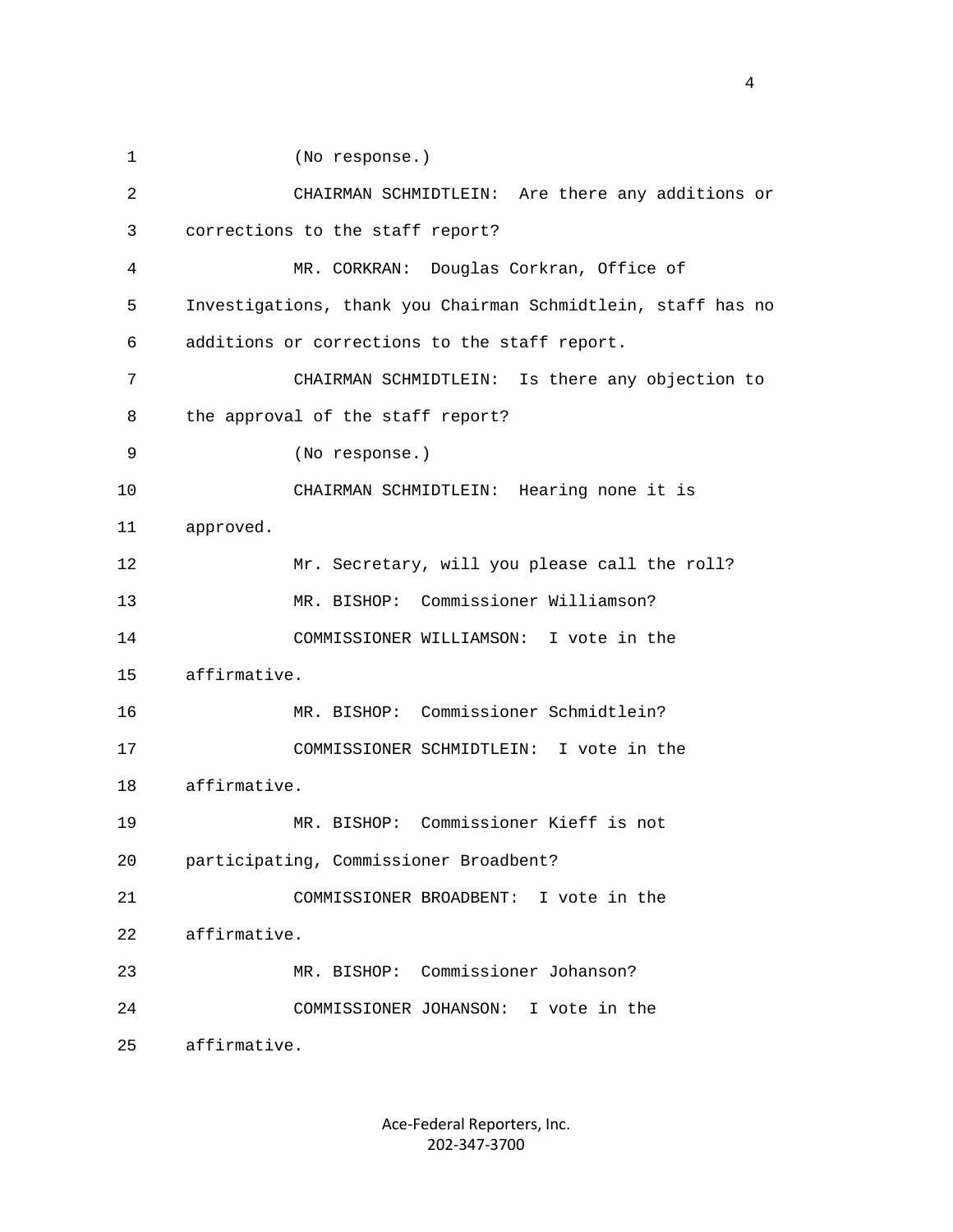1 MR. BISHOP: Madam Chairman, the Commission has 2 reached an affirmative determination. 3 CHAIRMAN SCHMIDTLEIN: Thank you, Mr. Secretary. 4 Further information regarding this determination 5 will be in the press release. Views of the Commission 6 currently are scheduled to be completed and filed on June 7 7th, 2017. 8 Thank you to all the staff who participated in 9 this investigation. 10 Seeing that there is no other business before the 11 Commission, this meeting is adjourned. 12 (Whereupon, at 11:03 a.m., the meeting was 13 adjourned.) 14 15 16 17 18 19 20 21 22 23 24 25